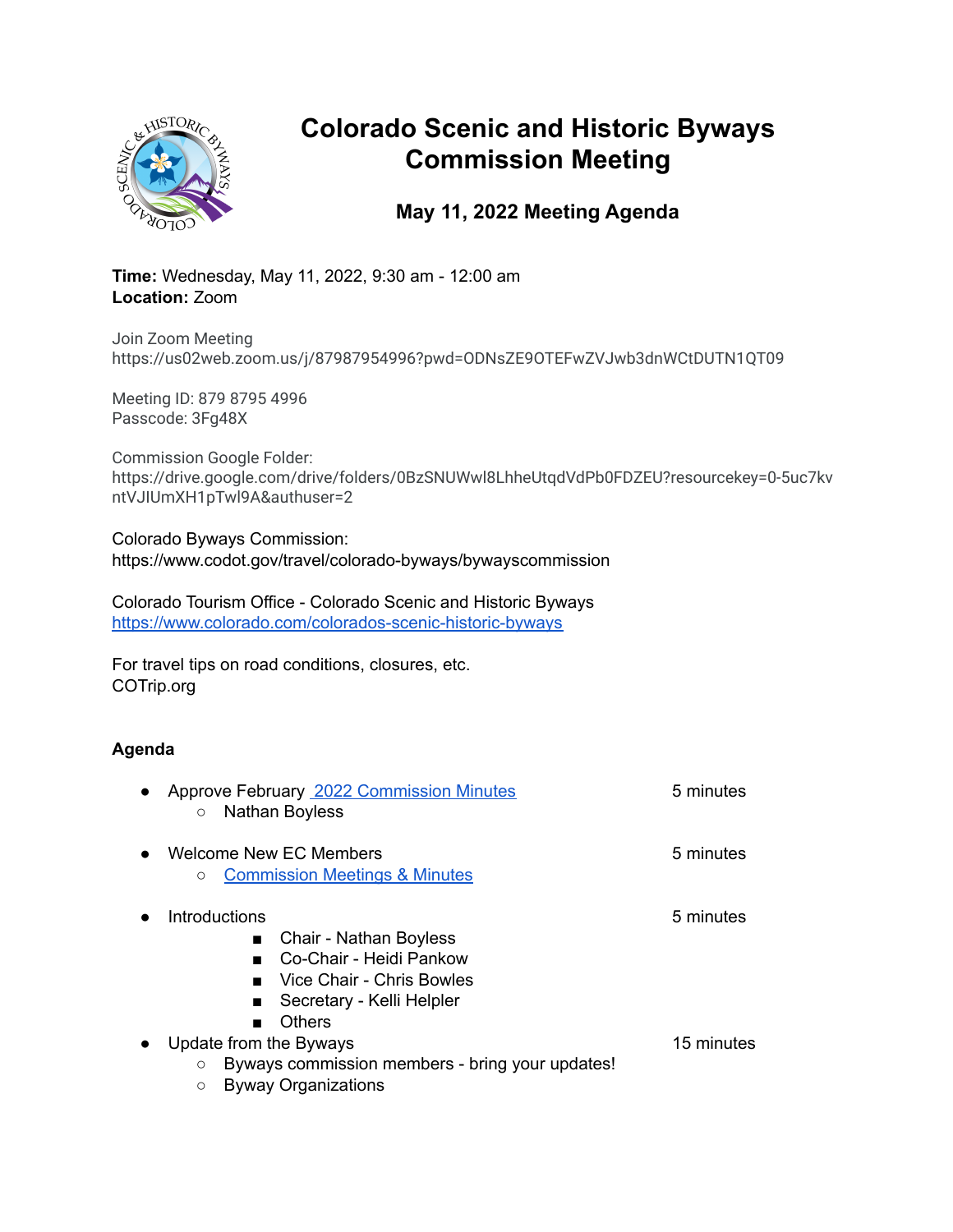|           | • Care For Colorado - (Guest Speaker) Barb Bowman          | 15 minutes |
|-----------|------------------------------------------------------------|------------|
| $\bullet$ | Roadside Marker Updates - Chris Bowles                     | 5 minutes  |
| $\bullet$ | Colorado Parks and Wildlife 125th Update - Debbie Lininger | 5 minutes  |
| $\bullet$ | National Scenic Byway Foundation Update - Kelli Hepler     | 15 minutes |
| $\bullet$ | CO Recovery Assistance & EV Byways - Andrew Grossmann      | 15 minutes |
| $\bullet$ | FHWA NSBP Grants - Lenore Bates                            | 45 minutes |
|           | Open Floor                                                 | 15 minutes |
| $\bullet$ | Next Meeting, Agenda Items                                 | 5 minutes  |

#### **2022 Byways Commission Meetings to Save the Date:**

- Wednesday, August 3, 9:30 am 12:00 pm
- Wednesday, November 2, 9:30 am 12:00 pm

#### **Commission:**

- Chad Schneckenburger, USDA Forest Service
- Cheryl Glanz, Eastern Byways (Cache la Poudre-North Park)
- Christine Costello, Colorado Creative Industries
- Heidi Pankow, Western Byways
- Ilana Moir, Conservation/Open Space Rep
- Kelli Hepler, Member at Large (Grand Mesa, Dinosaur Diamond, West Elk Loop)
- Mark Garcia, Transportation Commission
- Rep. Matt Soper, State Legislature
- Nathan Boyless, representing History Colorado
- Timothy Finger, BLM Representative

#### **Ex-Officio Members (designated through Dept. Executive Directors, 2 listed on Executive Order & others listed on Bylaws):**

- Rebecca White, representing the Department of Transportation
- Andrew Grossmann, Colorado Tourism Office
- Traci Stoffel, representing the Department of Local Affairs (Main Streets)
- Chris Bowles, representing History Colorado
- Debbie Lininger, representing the Department of Natural Resources (CPW)

#### **Program Staff:**

● Lenore Bates, Colorado Scenic and Historic Byways Program Manager

#### **Program Vision:**

Guiding travelers to experience and be inspired by treasured places that comprise Colorado's Scenic and Historic Byways. (Commission Approved 5/14/13)